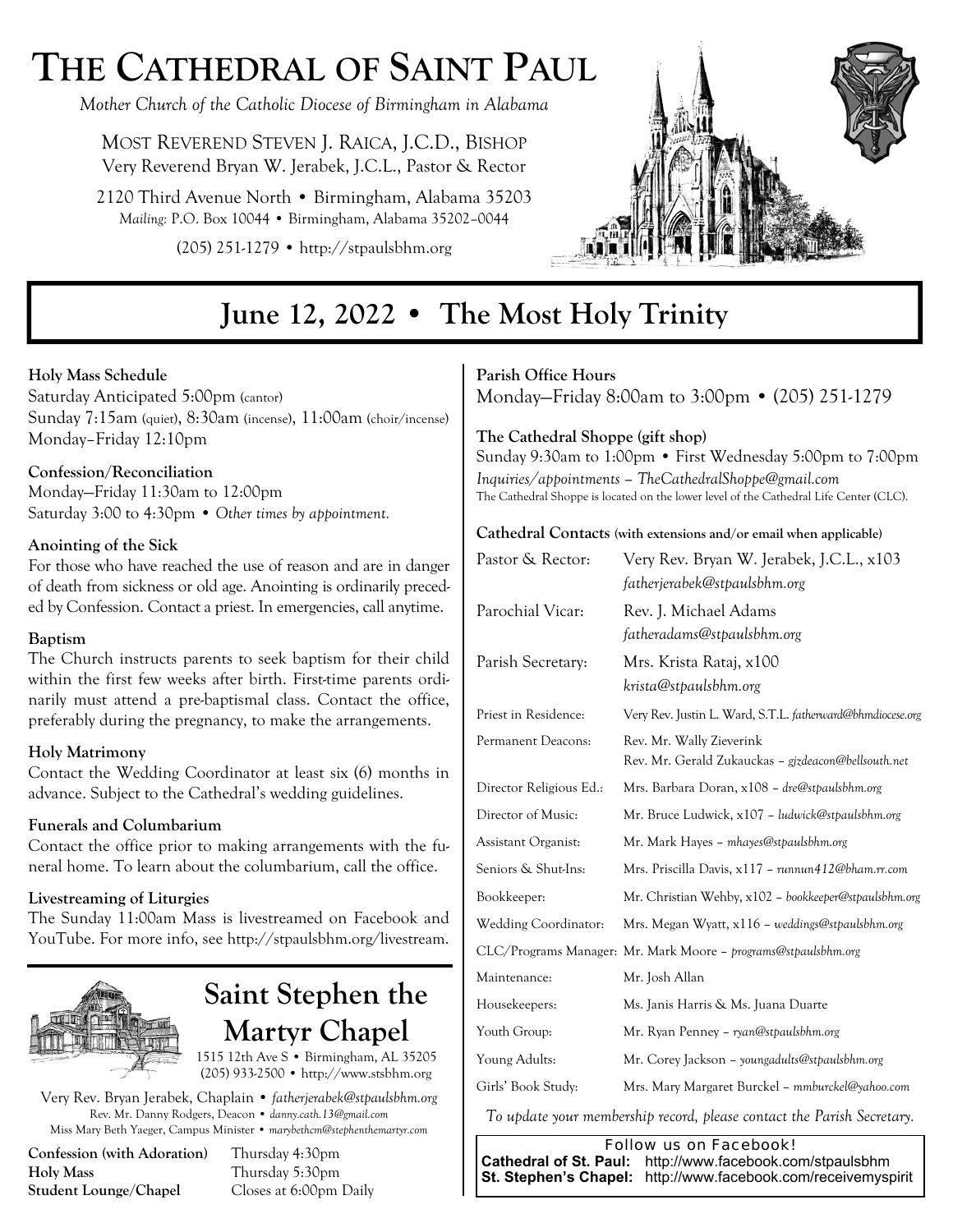



#### **SNACK BAGS FOR OUR NEIGHBORS IN NEED**

Please consider helping us by donating snack bags for our Neighbors in Need! Our Snack Bag Ministry is a great opportunity for individuals, families and parish groups to participate in our effort to serve the 75-100 people who come to us each week for food. We welcome anyone who feels called to help with this ministry to call the office for more information. Thank you!

#### **First Light Shelter for Homeless Women and Children**

DID YOU KNOW that volunteers from the Cathedral have faithfully provided dinner to the women and children staying at First Light for more than 30 years? We currently have 7 meal teams that cook and serve for one week every other month. This is a wonderful opportunity to share the gift of Christ's love to those in need! Our upcoming dates to serve are June 12-18, August 14-20, October 9- 15 and December 11-17.

If you are interested in learning more about this ministry, please email Nancy Heck-npheck@bellsouth.net

#### **Italian American Heritage Society**

Everyone of Italian Heritage is invited to the Italian-American Heritage Society, which meets on the second Sunday of each month at 2 P.M. at Our Lady of Sorrows Parish Hall. Please join us in our celebration of our shared heritage. The next few meetings are scheduled for June 12, July 10, August 14 and September 11. For further information, please call Mary Jo Fritts at 205 222-3443.

#### **SAFETY OF CHILDREN IN CHURCH**

A reminder: we strongly encourage parents to accompany children to and from the restroom, should a trip there become necessary during any visit to the Cathedral. Thank you!

### **Eucharistic Revival-40 Hours Devotion Cathedral of St. Paul June 17‐19**

#### **FRIDAY**

6:00 p.m. Solemn Votive Mass of the Holy Eucharist 7:00 p.m. Confession offered 9:30 p.m. Compline 10:00 p.m. Simple Reposition SATURDAY 7:00 a.m. Simple Exposition 8:00 a.m. Votive Mass of Our Lady 9:00 a.m. Divine Liturgy according to the Maronite Rite 3:00 p.m. Confession offered 5:00 p.m. Vigil Mass of Corpus Christi 9:00 p.m. Compline Adoration continues through the night **SUNDAY** 7:00 a.m. Simple Reposition 7:15 a.m. Mass for Corpus Christi 8:30 a.m. Mass for Corpus Christi 10:00 a.m. Solemn Lauds 11:00 a.m. Pontifical Mass for Corpus Christi Adoration continues through the afternoon 5:00 p.m. Solemn Vespers 7:00 p.m. Candlelight Eucharistic Procession 8:15 p.m. Solemn Benediction on the Cathedral steps

#### **Catholic CharismaƟc Renewal of Birmingham**

The 21st Annual CCROB Conference will be held in the Family Life Center at Our Lady of Sorrows Church, beginning at 5:00 p.m. on July 29 and at 8:00 a.m. on July 30. The conference theme is "Thy Will Be Done." The main speaker will be Andi Oney along with Father Frankline Fomukong and Jackie Smoke. The registration fee for individuals is \$25 and \$65 for a family of 3 or more. Register online at www.catholiccharismaticrenewal.org or mail registration to: CCROB, 1222 Hueytown Rd, Hueytown, AL 35023. For further information contact Sally Smith at 205-983-4150 or Ray Makofsky at 205-999-8947. You may also register at the conference. Everyone is welcome!

Worldwide Marriage Encounter invites all married couples to Renew the Romance, Revitalize your Marriage, Communicate more Openly, Find Deeper Intimacy, Focus on Your Spouse and Share the Joy by attending the Worldwide Marriage Encounter Weekend. The next weekend in the diocese of Birmingham is scheduled on July 30-31, 2022, at John Carroll Catholic High School in Birmingham and will be a non- residential weekend. The weekend will be Saturday and Sunday and you will be able to spend Saturday night in the comfort of your house and return to John Carroll to complete the weekend on Sunday morning. You can get more information or register online at www.wwme.org or by calling Frank and Kathryn Wessling at 205-530-3607.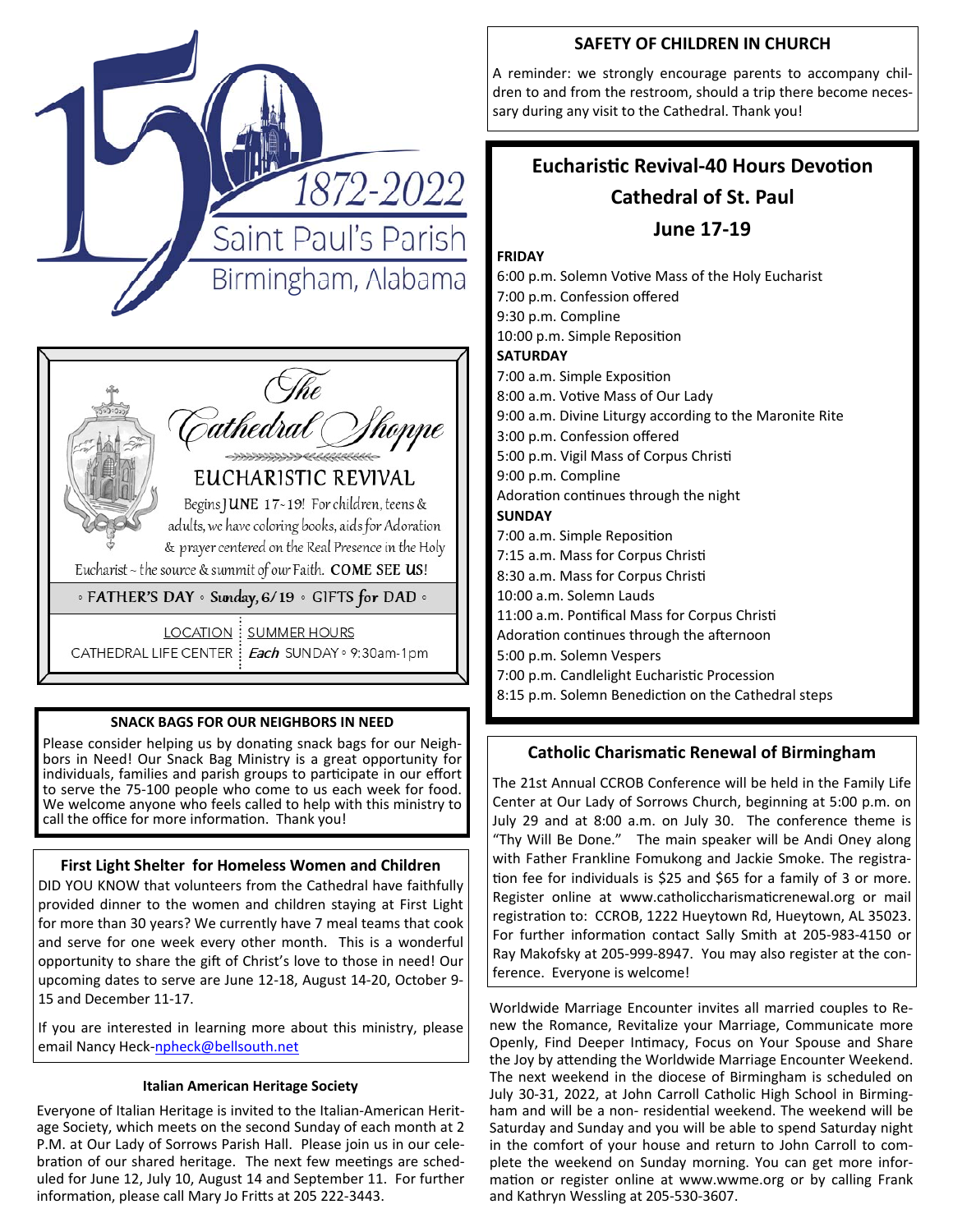### **The Knightly News... Fr. James E. Coyle Council #9862**



☆

*Interested in learning more about the benefits of joining the Knights of Columbus? Please visit www.KOC9862.org or contact Jack Boggan at 706-1209. We are a group of dedicated men who are joined together by faith and community support.*



**Happy 60th Birthday to Michael Sperando! All are invited to celebrate with us on Friday, June 24th! at 12:10pm Mass followed by lunch in the CLC. RSVP ‐ krista@stpaulsbhm.org** 

*Baptismal Preparation* 

*The Baptismal Preparation Class is at 9:45am in the CLC and the dates are as follows: June 12, Aug. 14, Oct. 16, and Dec. 11. Please call the office to sign up and for more information <i>before your baby is born!* 

#### **St. Thomas Aquinas Academy**

Enrollment for St. Thomas Aquinas Academy, a Catholic homeschool co-op that meets at the Cathedral, will run from June 1 through June 15. Our high school class offerings this year include Spanish, Biology, Chemistry, and Physics, as well as Art History, Chess, and Science Labs. For more information and to view the complete list of classes offered, visit https:// staabhm.weebly.com/.

EWTN is hiring for many positions onsite in Irondale! Combine your faith and career at EWTN! For information on job requirements, go to https://www.ewtn.com/employment Please email cover letter, salary requirements & resume to humanresources@ewtn.com

**Want to learn to ballroom dance?** Nick Slatsky and Elizabeth Skinner, parishioners of St. Paul's, will be teaching ballroom dancing to young adults aged 18+. Ballroom dancing is a great way to fellowship with your brothers and sisters in Christ and learn a new skill while your at it. No experience necessary!

Time: Mondays from 6-7 p.m. Location: CLC Ballroom Date: March 7th-June 27th Cost: \$5 per person Dance for March: Waltz



**Open to all young adults in the Diocese! For more informaƟon, contact Elizabeth at (205)335‐7328 or Nick at (205)568‐2217.** 

\*\*\*\*\*\*\*\*\*\*\*\*\*\*\*\*\*\*\* "I Love America" Patriotic Concert

☆ ☆ Join us for a FREE, fun, patriotic birthday celebration for  $\lambda$  bold us for a FKEE, full, patholic bifulary celebration for  $\lambda$  our nation! Saint Aloysius Church will host the 8<sup>th</sup> Annual  $\lambda$  $\frac{1}{\sqrt{x}}$  "I Love America" concert on Friday, July 1 at 6:30 p.m.  $\frac{1}{\sqrt{x}}$ Members of the Saint Aloysius Choir, along with others  $\lambda$ from surrounding churches, will lead the audience in songs that form the foundation of the United States of America— $\overrightarrow{X}$  $\overrightarrow{X}$  that form the foundation of the United States of America—  $\frac{1}{\sqrt{2}}$  "The Star Spangled Banner," "America the Beautiful," "God  $\frac{1}{\sqrt{2}}$ Bless America," "God Bless the U.S.A.," and many more! Joining the choir in song will be The Waylighters Gospel  $\overrightarrow{\mathcal{K}}$  Quartet, Voices of the South Barbershop Chorus, and Har- $\frac{1}{\sqrt{2}}$  mony Hills Chorus. Come see a touching tribute to our  $\frac{1}{\sqrt{2}}$ armed forces as the Lake View American Legion Post 2011 presents the Colors and Service Flags from each branch of  $\overrightarrow{\mathbf{x}}$  the military, including the P.O.W. Please accept this invita- $\frac{1}{\sqrt{2}}$  tion to honor our country and our service men and women. New this year: G. R.'s Smokehouse food truck will be on site beginning at 4:30 p.m. Enjoy BBQ before the concert! All are welcome. Saint Aloysius Church is located at 751  $\frac{1}{\sqrt{2}}$ Academy Drive in Bessemer.

\*\*\*\*\*\*\*\*\*\*\*\*\*\*\*\*\*\*\*\*

**Please join us for Coffee & Catechesis 11 ‐ 11:45 A.M. ‐ every other Wednesday at the Cathedral of St. Paul Life Center (CLC)** 

John Martignoni will guide participants through an Apologetics Series beginning June 8th. For more information & to view past lectures, visit: http://bhmdiocese.org/coffee-and-catechesis

**A special thanks to Michael Sperando for folding the Bulletins and Orders of Worship!** 

**This week please remember in your prayers the sick, the shut-ins and hospitalized, especially:** Pam Phillips, Marino Family, David Hood, Anthony Leipert, Bill Hulsey, Charles Gardner, Tyler Hatcher, Ronda Bell, John Slaughter, Leacle Waters, Anthony Marino, Michelle Kemp Ramsay, Joseph Johnson, Caitlin Pilarski, Joey Giangrosso, Jerome Cravey, Frances Naro, Baker Mauer, Miriam Bailey, Jennifer Manley, Linda Boggan, Nicholas Landry, Pamela Dewberry, Sherri Miles, Louis Stalnaker, Lisa Bender, Dorothy Smith, Stella Glover, Lisa Tucker, Nancy Mitchell, Shirley Sutton, Eve Moore, Bobbie Sherk, Lorraine & Tim Bollinger, John Birk, Kimberly Buck, Vera Mendoza, Adeline & Don Williams, Adele Eades, Michael Gollehon, Linda Kay, Jack Bisson, Dave Ryan, Kirsten & Ed Burdick, George Ford, Anika Smith, Ralph Thompson, Janet Joseph, Hector Caucutt, David Peeples, Joyce Goltz, Margaret Kay, Cynthia Murry, Suzanne Miles, Jessica Jones, Dorothy Levesque, Mary Jerabek, Leonard Jerabek, Kathleen Jerabek, Michael Howell, Ila Shenk, Tony Traficante, Henry Hardin, Carrie Towle, Ian McLaughlin, Sam Moore, An Nguyen, James Harry Douglas, Maureen Angelini, Thomas Perna, Jr., Suzanne Dillon, Kayla Garraway, Doris Robertson, Jon Serio, Bonnie Godhigh, Larry Dye, Susannah Blackstone, Dee Bissett, Dolly Carroll, Barbara Delhomme, June Little, Nina Youngblood, Robbie Roy, Leah Jane Rovey, Candice Boyland, Brandon Fisher, Mary Ann Johnson, Hans Lang, Grace Detling, Anna DeLeon, Christi Ingram, Nancy Hudson, Patrick Coyle, Kayla Perry, Addison Cox, John Cooney as well as all those who have died, especially Bill Collins.

**Let us pray for all of our parish family members who have been deployed.**